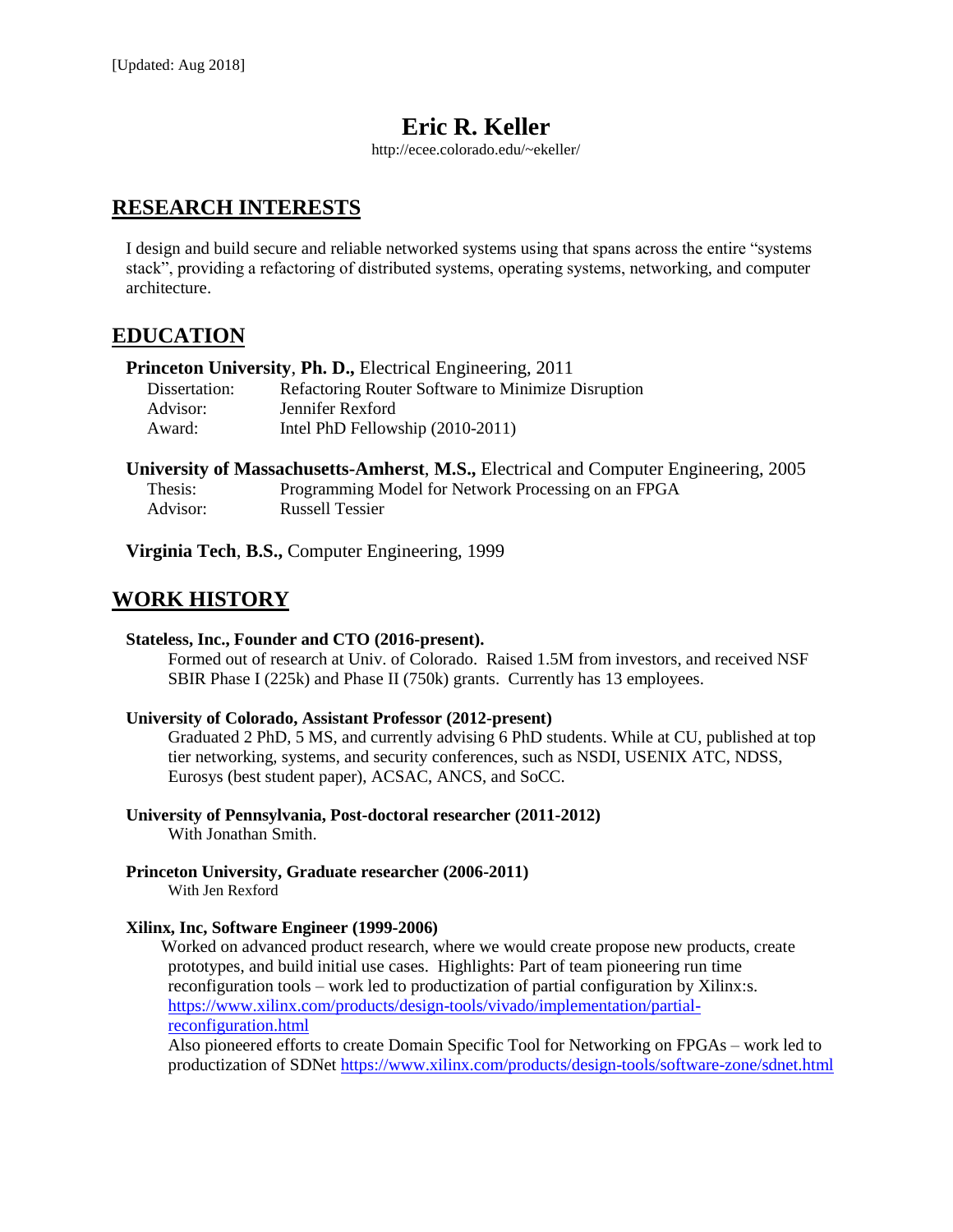# **ADVISING**

#### **Current**:

Oliver Michel – PhD CS, expected May 2019 Mohammad Hashemi – PhD CS, expected May 2020 Azzam Alsaudis – PhD CS, expected 2020 Greg Cusack – PhD ECEE, expected 2021 Marcelo Abranches – PhD ECEE, expected 2022 Maziyar Nazari – PhD CS, expected 2023

#### **Alumni:**

Michael Coughlin – PhD (2018), ECEE. First Job: Security Engineer at Facebook Murad Kablan, PhD (2017), CS, First Job: CEO and co-founder Stateless Edgar Gonzalez Quevedo, MS (2017) (visiting from UPC), First Job: Security Evaluator at Applus Anurag Dubey, MS (2017) ECEE, First Job: Software engineer at Xilinx Ali Ismail – M.S., (5/2015), ECEE, First Job: Embedded System Engineer at Syncroness Ryan Hand – M.S.(4/2014), CS, First Job: Faculty at United States Military Academy Matthew Monaco –M.S.(4/2014), CS, First Job: Google Jeffery Lim – B.S., ECEE (Discovery Learning Apprenticeship) AY2016-17 Yiming Wang – B.S., ECEE (Discovery Learning Apprenticeship) AY2016-17 Sean Lambert – B.S. ECEE (Discovery Learning Apprenticeship), AY 2015-16 Ji Hoon Kim – B.S., CS, (for Discovery Learning Apprenticeship) AY 2015 - 16 Alex Tsankov – B.S., CS, (for Discovery Learning Apprenticeship) AY 2014-15 CS Senior Project Team in 2013-14 AY: Brian McWilliams, Scott Pledger, Alexandro Simion, Matthew Peck. ITP Capstone Team in 2013-14 AY: Srinivas Lakshminarayan, Shankar Shivram, Siddharth Bali, Rohith Vardha

#### **On Committee:**

PhD Committee: Bryan Dixson (12/2012), Andy Sayler (4/2016), Ehab Ababneh (2017), Ning Gao (2018). MS Committee: Matthew Phillips (7/2015), Andy Sayler (12/2013), Amit Gupta (4/2013) Prelim: as Chair: Mike Coughlin (Apr 2014), Murad Kablan (Dec 2014), Oliver Michel (Dec 2016), Azzam Alsudais (April 2018), Mohammad Hashemi (April 2018) committee: Andy Sayler (Apr 2014), Ehab Ababneh (Oct 2014), Ning Gao (Nov, 2014), Blake Caldwell (May 2015), Zaid Al-Ali (April 2018) Senior Thesis Committee: Peter Klipfel (CS) (4/2014)

# **FUNDING**

**Title: "CAREER: Stateless Network Functions: Building a Better Network Through Disaggregation"** Source of Support: National Science Foundation Award Amount: \$627,999 (sole PI) Period Covered: 7/2017 – 6/2022

#### **Title: "SDI-CSCS: Collaborative Research: S2OS: Enabling Infrastructure-Wide Programmable Security with SDI"**

Source of Support: National Science Foundation and VMWare Award Amount: \$599,489 (co-PI) (total award: \$3M) Period Covered: 9/2017 – 8/2021

#### **Title: "I-Corps: Elastic Network Infrastructure"** Source of Support: National Science Foudnation Award Amount: \$50,000 (sole PI) Period Covered: 12/1/16 – 5/31/18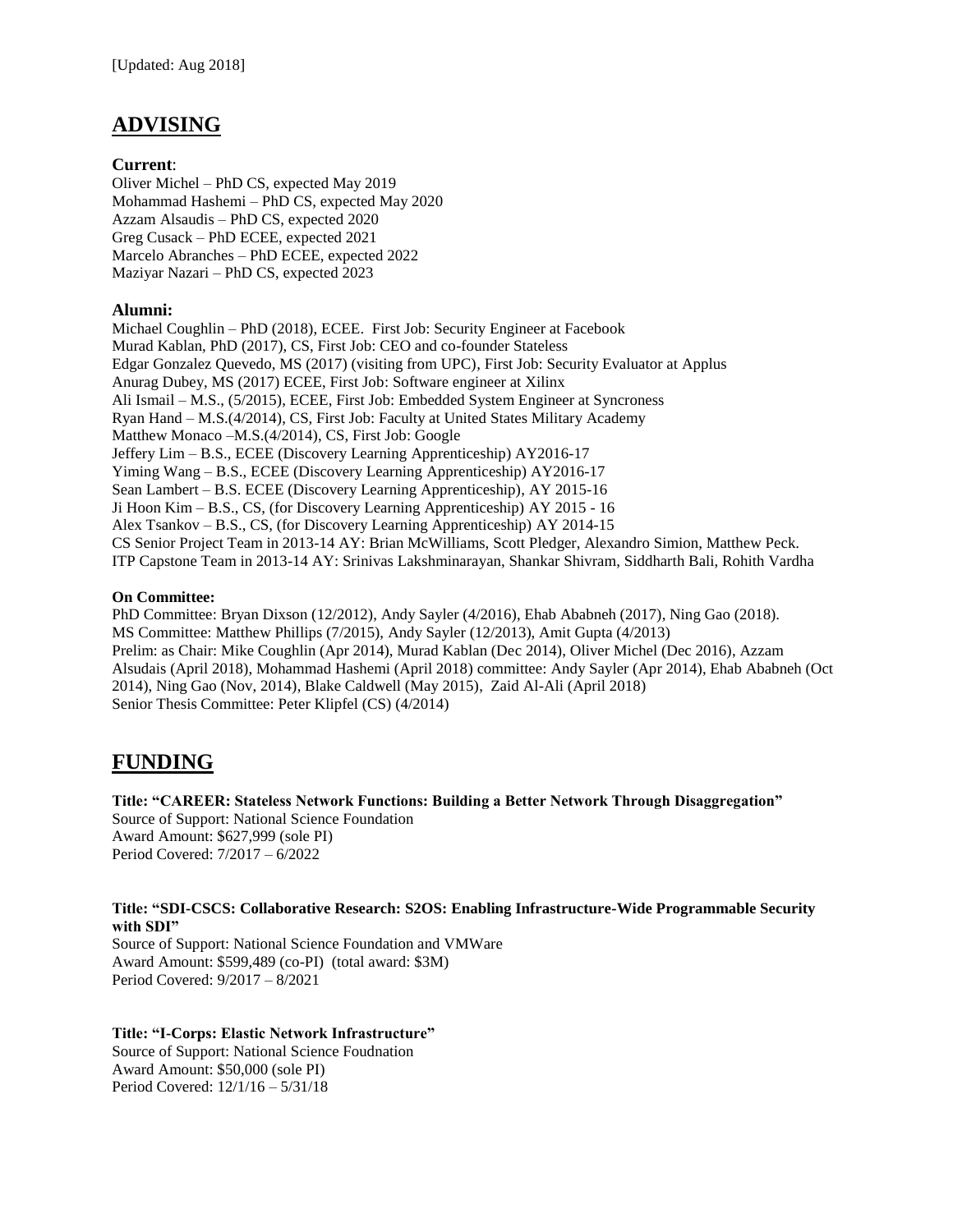#### **Title: "TWC: Medium: Collaborative: Active Security"**

Source of Support: National Science Foundation Award Amount: \$ 746,537. (PI) (total award: \$1.2M) Period Covered: 09/01/14-08/31/18

**Title: "XPS: SDA: Elasticizing the Linux Operating System for the Cloud"**  Source of Support: National Science Foundation (NSF) Award Amount: \$749,992. (co-PI) (total award 749,992 – both PI all at Colorado) Period Covered: 09/01/13-08/31/17

**Title: "NeTS: Small: Liquid Networking"** Source of Support: National Science Foundation (NSF) Award Amount: \$500,000. (PI) Period Covered: 10/01/13-9/30/16

#### **Title: gift from Xilinx**

Source of Support: Xilinx Award Amount: \$15,000. (PI) Granted: 09/2012

# **TEACHING**

- University of Colorado: ECEN 5033 SpTp DevOps in the Cloud (Fall 2018)
- University of Colorado: ECEN 3350 Programming Digital Systems (Spring 2016, Spring 2017, Spring 2018)
- University of Colorado: ECEN 1310 Intro to Programming for Engineers (Spring 2015)
- University of Colorado: ECEN / CSCI SpTp Advanced Computer and Networked System Security (Fall 2013, Fall 2014, Fall 2017).
- University of Colorado: ECEN / CSCI SpTp Advanced Network Systems (Spring 2013, Spring 2014, Fall 2015, Fall 2016).
- University of Colorado: ECEN 5013: Software-defined networking (Fall 2012)
- Teaching assistant for Princeton COS 109, "Computers in our world"
- Guest lecturer in Princeton COS 561 "Advanced computer networks", University of Colorado ECEN5743 Software Engineering of Distributed Systems, University of Colorado CSCI 5023: Network Systems

# **PUBLICATIONS**

## *HIGHLY COMPETITIVE CONFERENCES*

(Determined by a historical reputation, generally speaking <25% acceptance rate, with many being <20%.)

**Scaling Hardware Accelerated Network Monitoring to Concurrent and Dynamic Queries With \*Flow** John Sonchack, Oliver Michel, Adam J. Aviv, Eric Keller, Jonathan M. Smith USENIX Annual Technical Conference (ATC), July, 2018 **(79 / 378, 20%)**

**Turboflow: information rich flow record generation on commodity switches** John Sonchack, Adam J. Aviv, Eric Keller, and Jonathan M. Smith Thirteenth EuroSys Conference (EuroSys '18), April, 2018. **(43 / 262, 16%) (awarded best student paper)**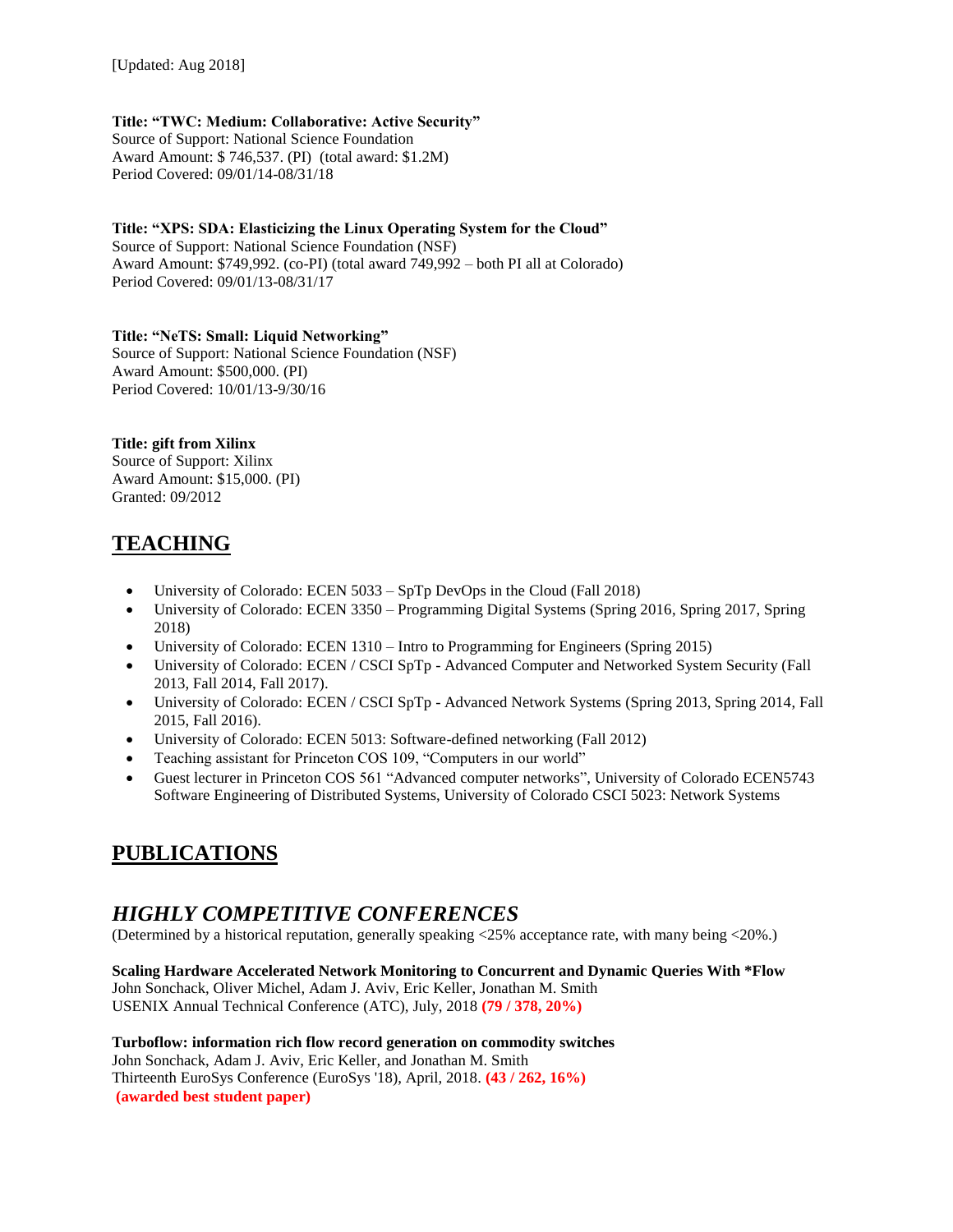#### **Stateless Network Functions: Breaking the Tight Coupling of State and Processing**

Murad Kablan, Azzam Alsudais, and Eric Keller, Franck Le USENIX Symp. on Networked Systems Design and Implementation (NSDI), Mar. 2017 **(46 / 255, 18%)**

#### **Timing-based reconnaissance and defense in software-defined networks**

John Sonchack, Anurag Dubey, Adam J Aviv, Jonathan M Smith, Eric Keller Proceedings of the 32nd Annual Conference on Computer Security Applications (ACSAC), Dec 2016. **(48 / 210, 22%)**

#### **Apps with hardware: enabling run-time architectural customization in smart phones**

Michael Coughlin, Ali Ismail, Eric Keller USENIX Annual Technical Conference (USENIX ATC), June 2016. **(47 / 266, 17%)**

#### **Enabling Practical Software-defined Networking Security Applications with OFX**

John Sonchack, Adam J. Aviv, Eric Keller, Jonathan M. Smith In Proc. Network and Distributed System Security Symposium (NDSS). February, 2016. **(60 / 390, 15%)**

#### **Transparent, Live Migration of a Software-Defined Network**

Soudeh Ghorbani, Cole Schlesinger, Matthew Monaco, Eric Keller, Matthew Caesar, Jennifer Rexford, David Walker

ACM Symposium on Cloud Computing (SoCC). Nov., 2014 **(29 / 119, 24%)**

#### **Eliminating the Hypervisor Attack Surface for a More Secure Cloud**

Jakub Szefer, Eric Keller, Jennifer Rexford, and Ruby B. Lee In Proc. ACM Conference on Computer and Communications Security (CCS). Oct., 2011. **(60/429, 14%)**

#### **NoHype: Virtualized cloud infrastructure without the virtualization**

Eric Keller, Jakub Szefer, Jennifer Rexford, and Ruby B. Lee In Proc. International Symposium on Computer Architecture (ISCA). July, 2010. **(44/245, 18%)**

#### **Seamless BGP Migration with Router Grafting**

Eric Keller, Jennifer Rexford, and Jacobus van der Merwe In Proc. Networked Systems Design and Implementation (NSDI). Apr., 2010. **(29/175, 16%)**

#### **Virtually Eliminating Router Bugs**

Eric Keller, Minlan Yu, Matthew Caesar, and Jennifer Rexford In Proc. Conference on emerging Networking EXperiments and Technologies (CoNEXT). Dec., 2009. **(29/170, 17%)**

#### **Better by a HAIR: Hardware-Amenable Internet Routing**

Firat Kiyak, Brent Mochizuki, Eric Keller, and Matthew Caesar In Proc. IEEE International Conference on Network Protocols (ICNP). Oct., 2009. **(36/198, 18%)**

#### **Virtual Routers on the Move: Live Router Migration as a Network-Management Primitive**

Yi Wang, Eric Keller, Brian Biskeborn, Jacobus van der Merwe, Jennifer Rexford In Proc. ACM SIGCOMM. Aug., 2008. **(35/288, 12%)**

### *MEDIUM COMPETITIVE CONFERENCES*

(Journal equivalent papers at venues that generally have 30-35% acceptance rate)

#### **Augmenting cloud architectures to support decentralized applications**

Michael Coughlin, Kelly Kaoudis, Eric Keller IFIP/IEEE Symp. on Integrated Network and Service Management (IM), May, 2017 **(44/154, 29%)**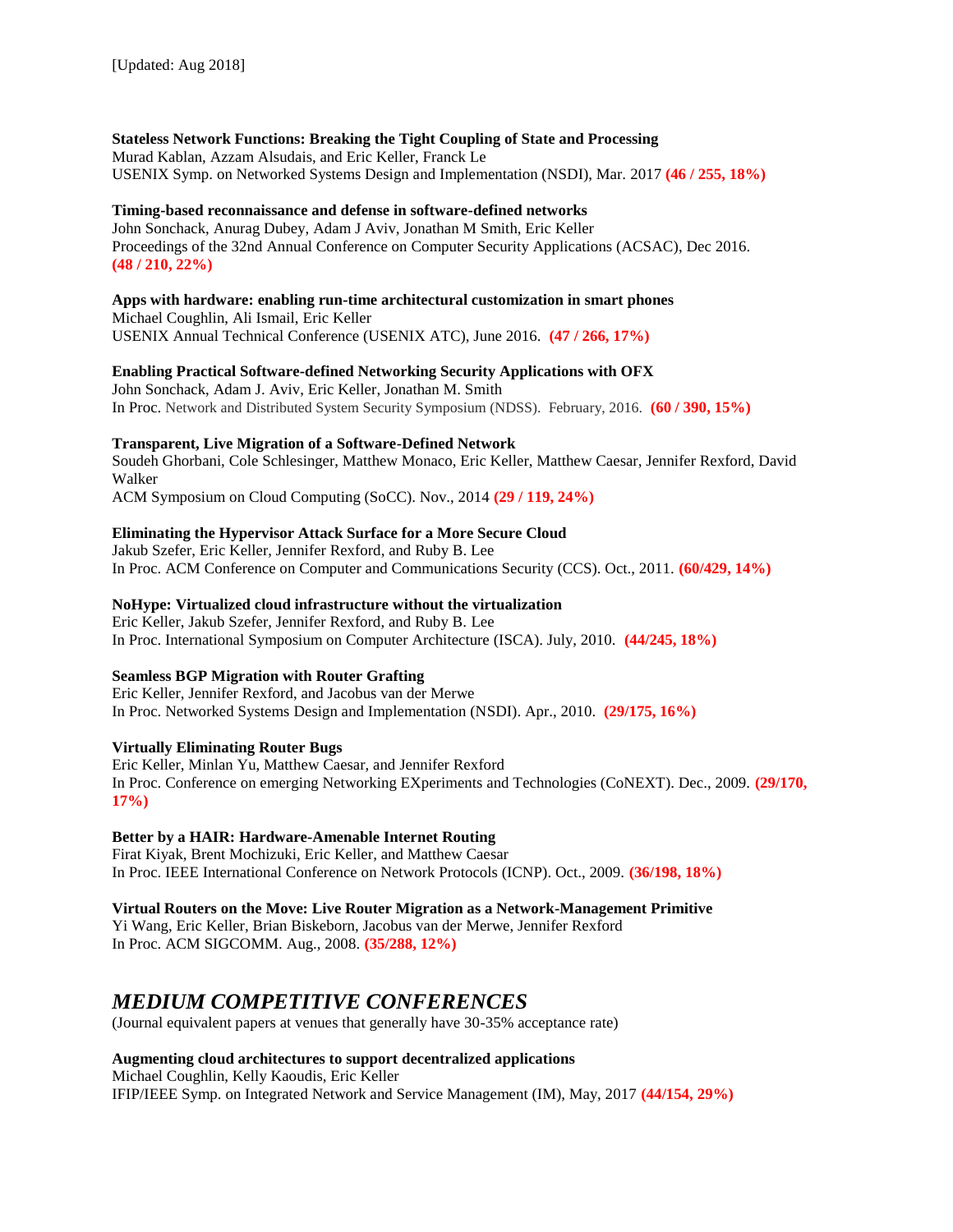### **SDN in Wide-Area Networks: A Survey**

Oliver Michel, Eric Keller International Conference on Software Defined Systems(SDS), May, 2017 **(est. 30%)**

### **Policy Routing using Process-Level Identifiers**

Oliver Michel, Eric Keller In Proc. IEEE International Symposium on Software Defined Systems (SDS). April, 2016. **(est. 35%)**

### **WASP: A Software-Defined Communication Layer for Hybrid Wireless Networks**

**Murad Kaplan, Chenyu Zheng, Matthew Monaco, Eric Keller, Douglas Sicker** in ACM/IEEE Symposium on Architectures for Networking and Communications Systems (ANCS). Oct., 2014 **(est. 30%)**

#### **Software-Defined Energy Communication Networks: From Substation Automation to Future Smart Grids** Adam Cahn, Juan Hoyos, Matthew Hulse, Eric Keller in IEEE Conf. on Smart Grid Communications (SmartGridComm), Oct., 2013. **(135 / 334, 40%)**

### **Programming a Hyper-Programmable Architectures for Networked Systems**

Eric Keller and Gordon Brebner In Proc. International Conference on Field-Programmable Technology (FPT). Dec., 2004. **(34 / 122, 27%)**

### **Hyper-Programmable Architectures for Adaptable Networked Systems**

Gordon Brebner, Phil James-Roxby, Eric Keller, Chidamber Kulkarni In Proc. IEEE Conf. on Application-specific Systems, Architectures and Processors (ASAP). Sept., 2004. **(est. 30%)**

#### **Software Decelerators**

Eric Keller, Gordon Brebner, Phil James-Roxby In Proc. 13th International Field Programmable Logic and Applications Conference (FPL). Sept., 2003. **(est. 30%)**

#### **A Self-Reconfiguring Platform**

Brandon Blodget, Philip James-Roxby, Eric Keller, Scott McMillan, Prasanna Sundararajaran In Proc. 13th International Field Programmable Logic and Applications Conference (FPL). Sept., 2003. **(est. 30%)**

#### **Gene Matching Using JBits**

Steven A. Guccione and Eric Keller In Proc. 12th International Field-Programmable Logic and Applications Conference (FPL). Sept., 2002. **(est. 30%)**

#### **Building Asynchronous Circuits With JBits**

Eric Keller In Proc. 11th International Field-Programmable Logic and Applications Conference (FPL). Aug., 2001. **(est. 30%)**

### *WORKSHOPS*

(These are typically 6 pages with novel ideas, preliminary prototype and evaluation. note: some workshops, such as HotNets, are competitive)

#### **Packet-Level Analytics in Software without Compromises**

Oliver Michel, John Sonchack, Eric Keller, Jonathan M. Smith USENIX Workshop on Hot Topics in Cloud Computing (HotCloud), July 2018 **(22 / 63, 35%)**

#### **NodeFinder: Scalable Search over Highly Dynamic Geo-distributed State**

Azzam Alsudais, Zhe Huang, Bharath Balasubramanian, Shankaranarayanan Puzhavakath Narayanan, Eric Keller, Kaustubh Joshi

USENIX Workshop on Hot Topics in Cloud Computing (HotCloud), July 2018 **(22 / 63, 35%)**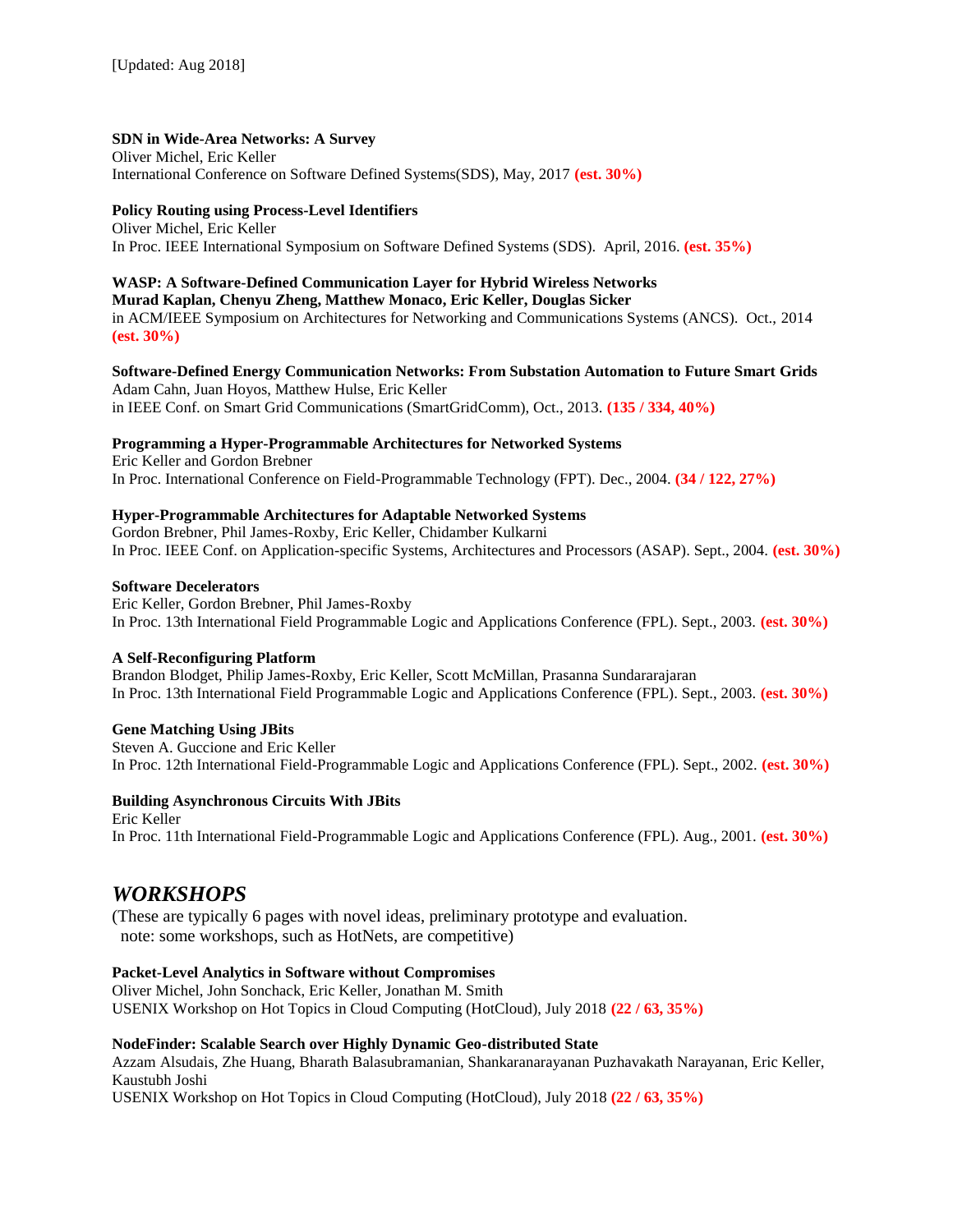#### **Making Serverless Computing More Serverless**

Zaid Al-Ali, Sepideh Goodarzy, Ethan Hunter, Sangtae Ha, Richard Han, Eric Keller, Eric Rozner International Workshop on Serverless Computing (WoSC), July, 2018

#### **Machine Learning-Based Detection of Ransomware Using SDN**

Greg Cusack, Oliver Michel, Eric Keller. ACM International Workshop on Security in Software Defined Networks & Network Function Virtualization (SDN-NFV Sec). March, 2018 **(est. 35%)**

#### **Building a Security OS With Software Defined Infrastructure**

Guofei Gu, Hongxin Hu, Eric Keller, Zhiqiang Lin, Donald E. Porter ACM Asia-Pacific Workshop on Systems (APSys). Sept. 2017

#### **Hey Network, Can You Understand Me?**

Azzam Alsudais, Eric Keller IEEE Workshop on Software-Driven Flexible and Agile Networking (SWFAN), May, 2017. **(est. 35%)**

#### **CommunityGuard: A Crowdsourced Home Cyber-Security System**

Chase E. Steward, Anne Maria Vasu, Eric Keller ACM International Workshop on Security in Software Defined Networks and Network Function Virtualization (SDN-NFV Security), March 2017 **(est. 35%)**

#### **Trusted Click: Overcoming Security issues of NFV in the Cloud**

Michael Coughlin, Eric Keller, Eric Wustrow ACM International Workshop on Security in Software Defined Networks and Network Function Virtualization (SDN-NFV Security), March 2017 **(est. 35%) (awarded best paper)**

#### **QoX: quality of service and consumption in the cloud**

Murad Kablan, Eric Keller, Hani Jamjoom USENIX Workshop on Hot Topics in Cloud Computing (HotCloud), June 2016. **(21 / 68, 30%)**

#### **Timing SDN Control Planes to Infer Network Configurations**

John Sonchack, Adam J. Aviv, Eric Keller In Proc. ACM International Workshop on Security in Software Defined Networks & Network Function Virtualization (SDN-NFV Security). March, 2016. (**est. 35%)**

#### **Taking the Surprise out of Changes to a Bro Setup**

Matthew Monaco, Alexander Tsankov, Eric Keller In Proc. ACM International Workshop on Security in Software Defined Networks & Network Function Virtualization (SDN-NFV Security). March, 2016. **(awarded best paper)**

#### **Stateless Network Functions**

Murad Kablan, Blake Caldwell, Hani Jamjoon, Eric Keller In Proc. Workshop on Hot Topics in Middleboxes and Network Function Virtualization (HotMiddlebox), Aug. 2015 **(12/32, 37%)**

#### **ClosedFlow: OpenFlow-like Control over Proprietary Devices**

Ryan Hand, Eric Keller in ACM Workshop on Hot topics in SDN (HotSDN), as Full paper. Aug., 2014 **(16 full papers out of 116 submissions (13%), 17 accepted as short (additional 14%))**

#### **Applying Operating System Principles to SDN Controller Design**

Matthew Monaco , Oliver Michel , Eric Keller in ACM Workshop on Hot Topics in Networks (HotNets), Nov., 2013. **(26 / 110, 24%)**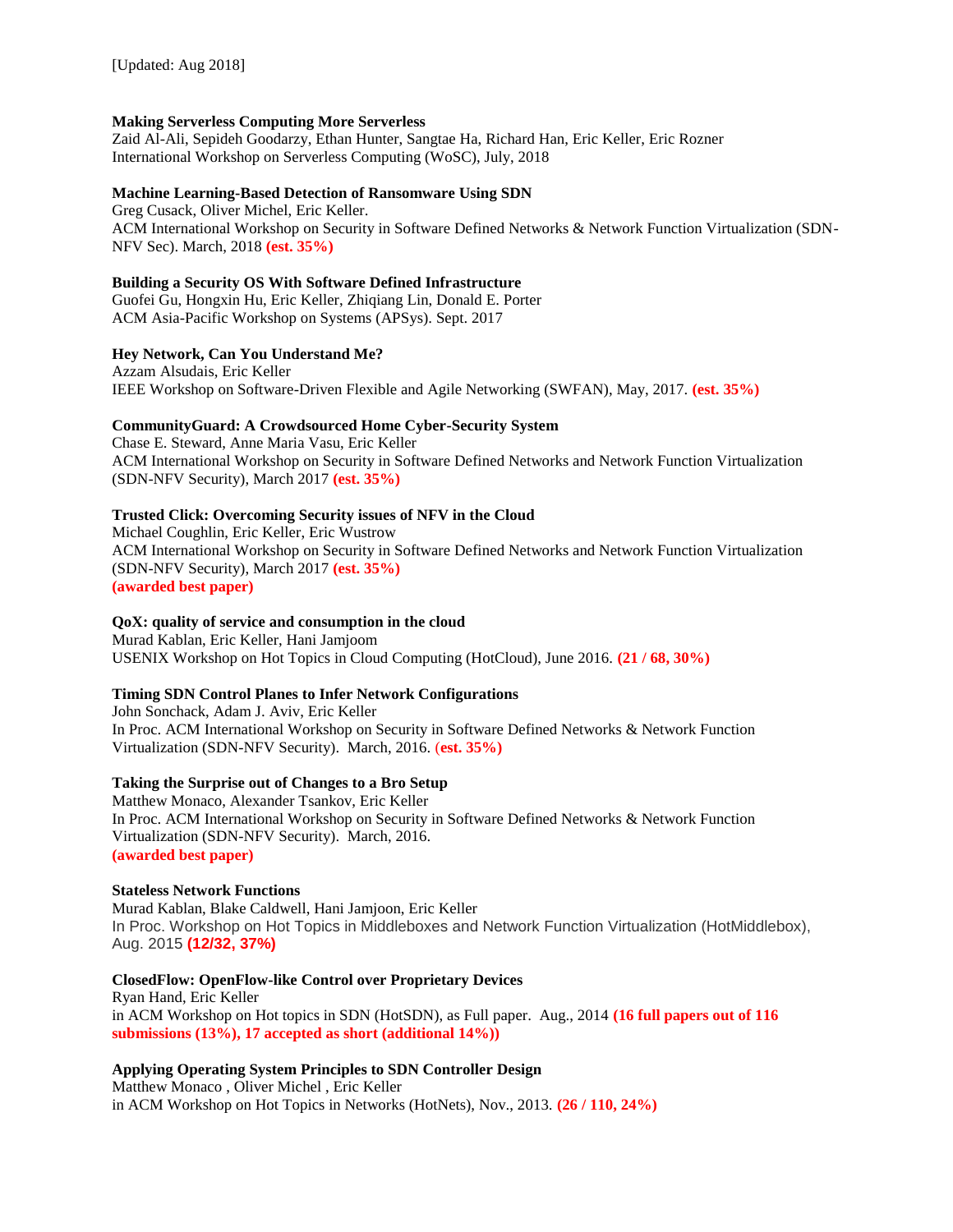**Active Security** Ryan Hand , Michael Ton, Eric Keller in ACM Workshop on Hot Topics in Networks (HotNets), Nov., 2013. **(26 / 110, 24%)**

#### **Jobber: Automating Inter-Tenant Trust in The Cloud**

Andy Sayler, Eric Keller , Dirk Grunwald in Workshop on Hot Topics in Cloud Computing (HotCloud), June, 2013. **(21 / 74, 28%)**

#### **Towards Elastic Operating Systems**

Amit Gupta, Ehab Ababneh, Richard Han, Eric Keller in Hot Topics in Operating Systems (HotOS), June, 2013. **(27 / 92, 29%)**

#### **The 'Platform as a Service' model for networking**

Eric Keller and Jennifer Rexford In Proc. INM/WREN workshop. Apr., 2010.  **(note: cited 189 times as of Aug 2018 – high for a workshop paper)**

#### **Live migration of an entire network (and its hosts)**

Eric Keller, Soudeh Ghorbani, Matt Caesar, Jennifer Rexford October 2012 In Proc. HotNets. **(23 / 120, 19%) (note: cited 101 times as of Aug 2018 – high for a workshop paper)**

#### **Virtual switching without a hypervisor for a more secure cloud**

Xin Jin, Eric Keller, Jennifer Rexford April 2012 Proceedings of Hot ICE. **(10 / 20, 50%)**

#### **Accountability in hosted virtual networks**

Eric Keller, Ruby Lee, and Jennifer Rexford In Proc. Workshop on Virtualized Infrastructure Systems and Architectures (VISA). Aug., 2009.

#### **Virtualizing the Data Plane Through Source Code Merging**

Eric Keller and Evan Green In Proc. PRESTO workshop. Aug., 2008.

#### **An FPGA Wire Data-Base for Run-Time Routers**

Eric Keller and Scott McMillan In Proc. Military and Aerospace Applications of Programmable Logic Devices (MAPLD). Sept., 2002.

#### **Run-Time Reconfigurable 2D Discrete Wavelet Transform Using JBits**

Jonathan Ballagh, Peter Athanas, and Eric Keller In Proc. Reconfigurable Technology: FPGAs for Computing and Applications II. Aug., 2001.

#### **Java Debug Hardware Models using JBits**

Jonathan Ballagh, Peter Athanas, and Eric Keller In Proc. 8th Reconfigurable Architectures Workshop (RAW 2001). May, 2001.

#### **Dynamic Circuit Specialization of a CORDIC Processor**

Eric Keller In Proc. Reconfigurable Technology: FPGAs for Computing and Applications II. Nov., 2000.

**JRoute: A Run-Time Routing API for FPGA Hardware** Eric Keller In Proc. 7th Reconfigurable Architectures Workshop (RAW 2000). May, 2000. (note: cited 72 times as of Aug 2018 – high for a workshop paper)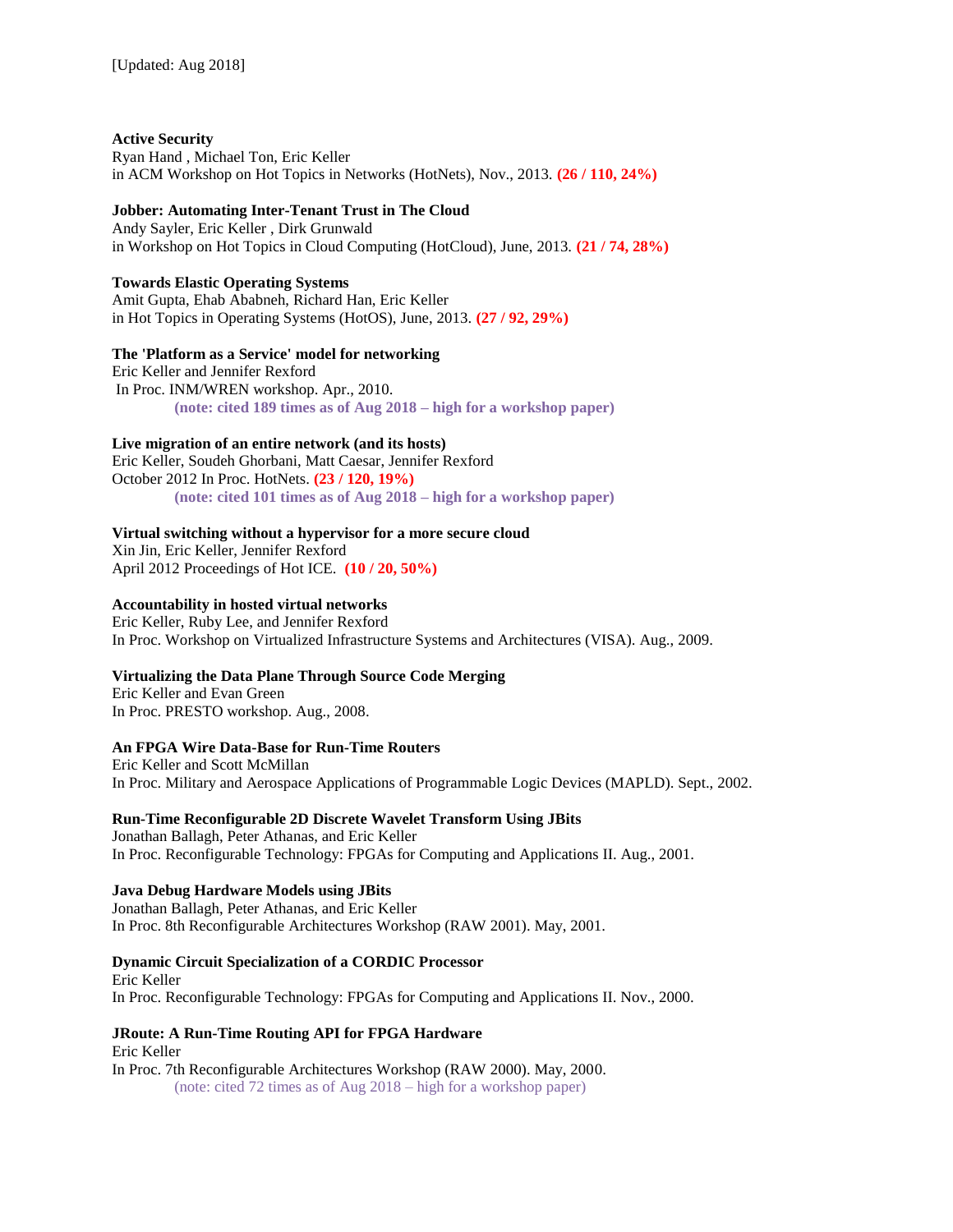## *JOURNALS / ARTICLES*

(In my field, these are not a central focus, where instead conference publications are the preferred venue)

#### **Scalable Network Virtualization in Software-Defined Networks**

Dmitry Drutskoy, Eric Keller, Jennifer Rexford in IEEE Internet Computing, March/April 2013.

#### **Rehoming edge links for better traffic engineering**

Eric Keller, Michael Schapira, Jennifer Rexford. ACM SIGCOMM Computer Communication Review Volume 42 Issue 2, April 2012

### *POSTERS / TECH REPORTS*

(Posters do go through review, with an extended abstract as the submission. They typically get accepted if in scope. Posters are presented during special sessions at the top tier conferences, getting good, early visibility and feedback from the community)

#### **(poster) Scalable Hardware-Accelerated Network Analytics**

Oliver Michel, John Sonchack, Adam J. Aviv, Eric Keller USENIX Symposium on Networked Systems Design and Implementation (NSDI). April, 2018

#### **(poster) Machine Learning-Based Fingerprinting of Network Traffic Using Programmable Forwarding Engines**

Greg Cusack, Oliver Michel, Eric Keller Network and Distributed System Security Symposium (NDSS). February, 2018. (won best technical poster)

#### **FluidMem: Memory as a Service for the Datacenter**

Blake Caldwell, Youngbin Im, Sangtae Ha, Richard Han, and Eric Keller Tech Report, arXiv:1707.07780 [cs.OS]. July 2017

#### **(poster) TurboFlow: Accelerating Flow Collection on Commodity Switches**

John Sonchack, Adam J. Aviv, Eric Keller, Jonathan M. Smith USENIX Symposium on Networked Systems Design and Implementation (NSDI), March 2017

#### **(poster) Colocation in Stateless Network Functions**

Anurag Dubey, Murad Kablan, Eric Keller USENIX Symposium on Networked Systems Design and Implementation (NSDI), March 2017

#### **(Poster) Defragmenting the Cloud**

Oliver Michel, Eric Keller USENIX Network System Design and Implementation (NSDI), March 2016

#### **(Poster) CoCaching in Named Data Networking**

Azzam Alsudais, Eric Keller USENIX Network System Design and Implementation (NSDI), March 2016

#### **(Poster) Mitigating Network Resource Abuses and DDoS attacks with Client Puzzle based Software-Defined Networks**

Zhang Liu, Eric Keller, Sangtae Ha USENIX Network System Design and Implementation (NSDI), March 2016

**(Poster) OFX: Enabling OpenFlow Extensions for** Switch-Level Security Applications. In Proc. ACM SIGSAC Conference on Computer and Communications Security (CCS), 2015.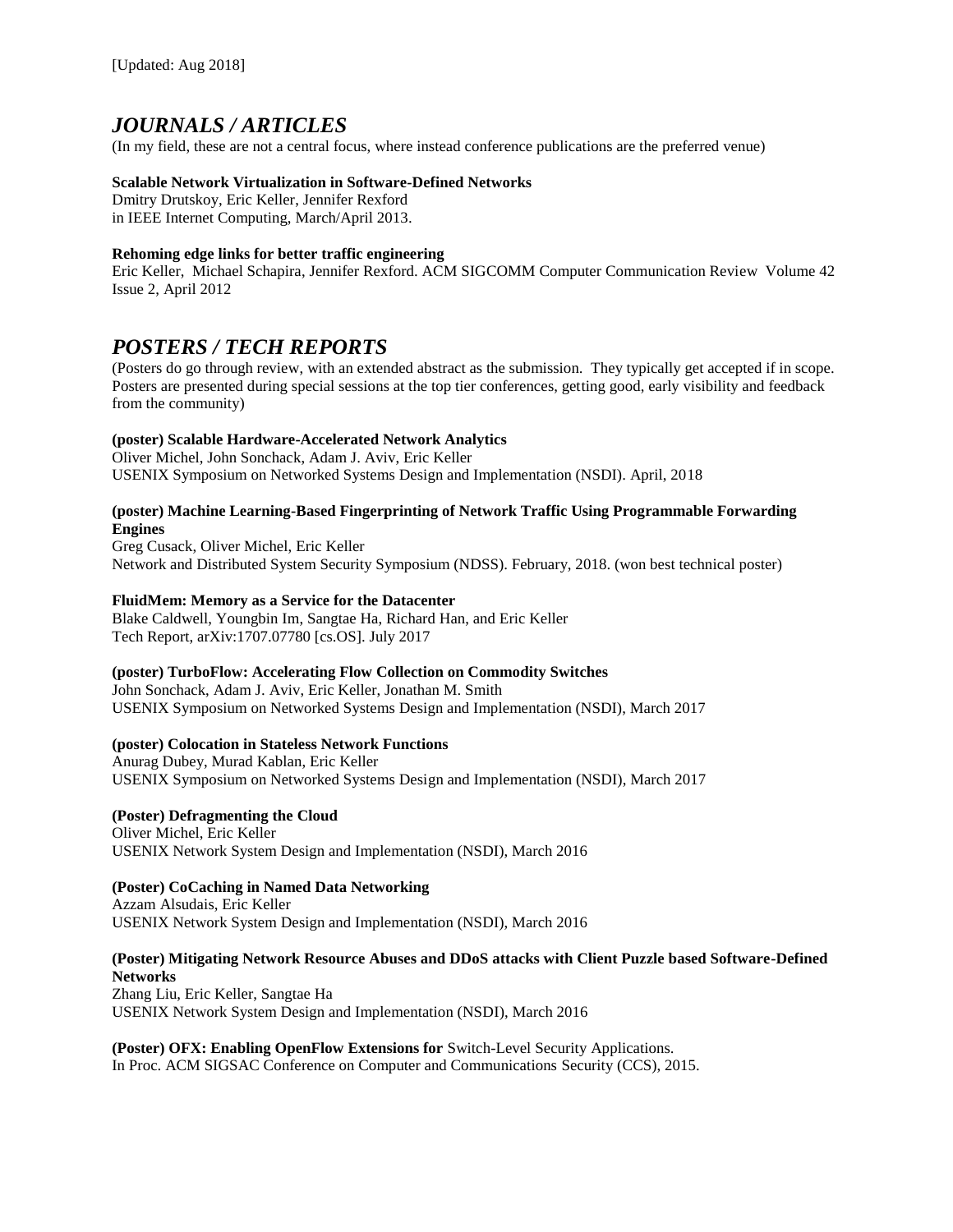#### **(poster) Stateless Network Functions**

Murad Kablan, Blake Caldwell, Hani Jamjoon, Eric Keller at USENIX Symp. on Networked Systems Design and Implementation (NSDI), May., 2015.

#### **(poster) Mobile Applications with Reconfigurable Hardware**

Michael Coughlin, Ali Ismail, Eric Keller. USENIX Symposium on Operating System Design and Implementation (OSDI), October 2014.

#### **(poster) Extending the Software-defined Network Boundary**

Oliver Michel, Michael Coughlin, Eric Keller at ACM SIGCOMM. Aug., 2014

#### **(poster) Making the Live Network the Honeypot**

Michael Coughlin, Oliver Michel, Eric Keller, and Adam J. Aviv. at USENIX Symp. on Networked Systems Design and Implementation (NSDI), Apr., 2014.

#### **(poster/demo) Applying Operating System Principles to SDN Controller Design**

Oliver Michel, Matthew Monaco, Eric Keller. The 18th GENI Engineering Conference, Oct., 2013.

**(poster) WASP: A Centrally Managed Communication Layer for Smart Phone Networks** Murad Kaplan , Chenyu Zheng, Eric Keller in USENIX Symposium on Networked Systems Design and Implementation (NSDI), May, 2013.

#### **(poster) yanc: Yet Another Network Controller**

Matthew Monaco , Eric Keller in USENIX Symposium on Networked Systems Design and Implementation (NSDI), May, 2013.

#### **(poster) Jobber: Automating Inter-Tenant Trust in The Cloud**

Andy Sayler, Eric Keller in USENIX Symposium on Networked Systems Design and Implementation (NSDI), May, 2013.

### **SERVICE**

#### **Department / College:**

2018-19 AY: CE Search Committee 2017-18 AY: Executive Committee (Fall) / GradComm (Spring) 2016-17 AY: Executive Committee (ExComm) 2015-16 AY: Executive Committee (ExComm) 2014-15 AY: Faculty Search Committee Spring 2014: Strategic Vision Committee

#### **Organizing Committee:**

2018: TPC co-Chair CNERT, Treasurer ANCS 2015: co-Chair CoNEXT Student Workshop, ANCS Publicity Chair

#### **Technical Program Committee (year of conference):**

2018: ICNP, CoNEXT, SDN-NFV Security, ANCS 2017: IM, SDN-NFV Security, ANCS, ICDCS, SOSR, ICNP, SWFAN 2016: SDN-NFV Security, NOMS, HotMiddleBox, ICNP, IEEE NFV-SDN, CAN 2015: ICNP, ANCS, EWSDN, PLVNET, IEEE NFV-SDN 2014: CNERT, ANCS, HotSDN, HotCloud, ICCCN (SDN Track), EWSDN, SDN-NGA, SIGCOMM Poster/Demo, Infocomm Poster/Demo, SDN-AA, 2013: ANCS, HotSDN, EWSDN, SIGCOMM Poster/Demo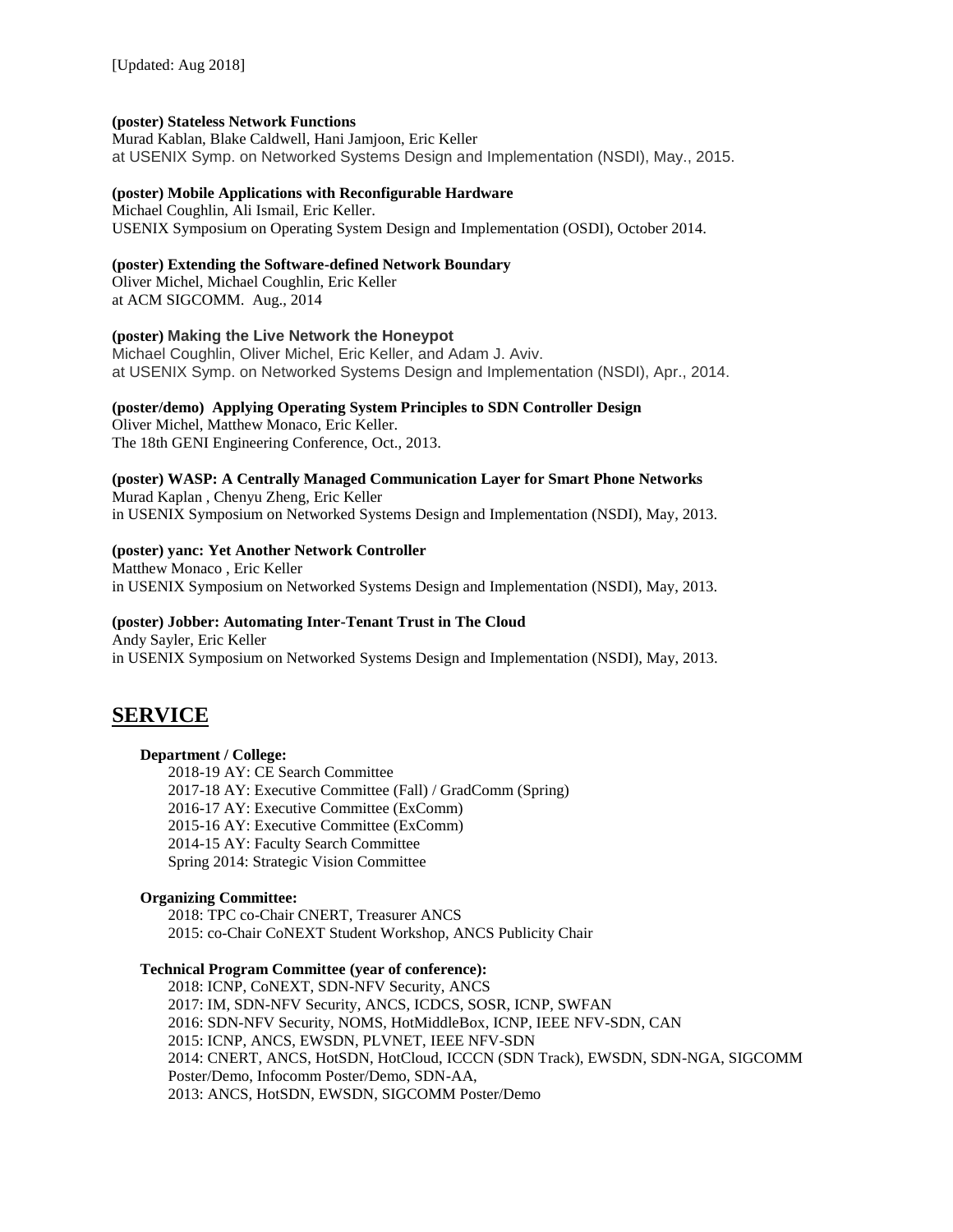2010: NetFPGA Developers Workshop 2009: NetFPGA Developers Workshop

#### **Reviewer:**

2017: COMNET, CSUR 2016: CCR, TNSM 2015: ToN, COSE, Sensors, CCR 2014: Internet Computing, TRETS, ToN, TNSM, CCR 2013: Internet Computing, TRETS, TNMS, ToN 2012: COMNET, ToN, CCR 2011: ToN

#### **Panelist:**

2018: NSF ad-hoc 2017: NSF in person 2016: NSF in person 2015: NSF in person, NSF virtual 2014: NSF in person, NSF ad-hoc

Internet Computing = IEEE Internet Computing

ToN = IEEE Transactions on Networking

TRETS = ACM Transactions on Reconfigurable Technology and Systems

TNSM = IEEE Transactions on Network and Service Management

CCR = ACM SIGCOMM Computer Communication Review

COSE = Elseviewer Computers & Security Journal

Sensors = MDPI Sensors Journal

SIGCOMM = The flagship annual conference of the ACM Special Interest Group on Data Communication (SIGCOMM) on the applications, technologies, architectures, and protocols for computer communication

ICNP = IEEE International Conference on Network Protocols

ANCS = ACM/IEEE Symposium on Architectures for Networking and Communications Systems

NFV-SDN = IEEE Conference on Network Functions Virtualization and Software-defined Networking

EWSDN = European Workshop on Software Defined Networks

HotSDN = ACM SIGCOMM Workshop on Hot Topics in Software Defined Networking

HotCloud = USENIX Workshop on Hot Topics in Cloud Computing

ICCCN = IEEE International Conference on Computer Communication and Networks

CNERT = International Workshop on Computer and Networking Experimental Research using Testbeds

SDN-NGA = International Workshop on Software Defined Networks for a New Generation of Applications and Services

SDN-AA = IEEE Workshop on SDN Architecture and Applications 2014 (SDN-AA

 $PVLNET =$  workshop on PL and verification for networking

NOMS = IEEE/IFIP Network Operations and Management Symposium

IM = IFIP/IEEE International Symposium on Integrated Network Management

CAN = ACM Cloud Assisted Networking

SOSR = ACM Symposium on Software-defined Networking Research

## **INVITED TALKS**

Building a better network through disaggregation

- IETF NFVRG (2017)
- GENI Regional Workshop (KEYNOTE) (2017)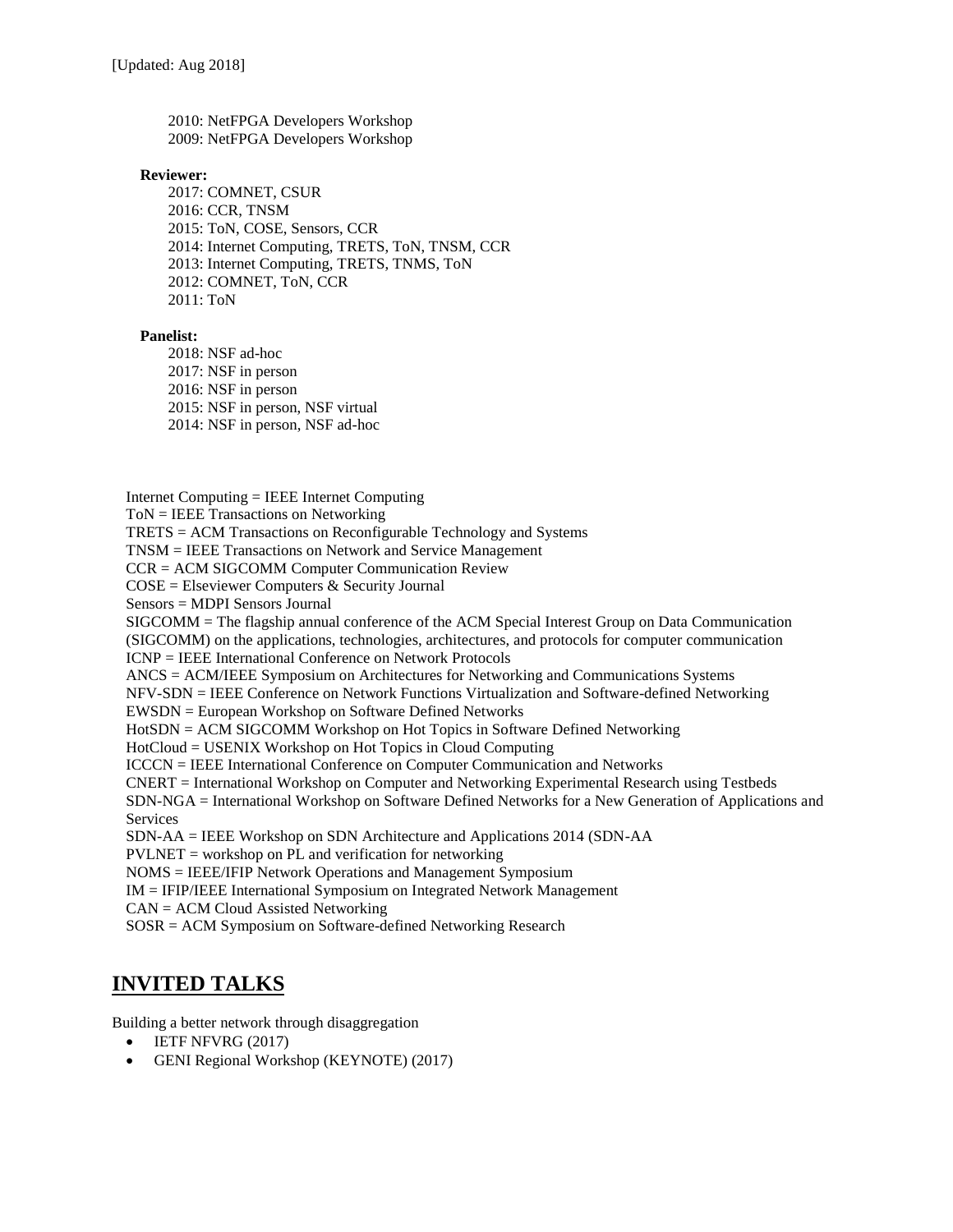Stateless Network Functions

• Broadband Internet Technical Advisory Group (BITAG) (2016)

Software-Defined: The Power of Centralized Control

Xilinx (2013)

CloudBase: Enabling a dynamically deployable wireless infrastructure

• Microsoft Research (2012)

Secure Virtualization for Dependable Cloud Services

 Georgetown University, University of Maryland, Boston University, University of Colorado, Indiana University, Battelle (2012)

NoHype: Virtualized Cloud Infrastructure without the Virtualization

• University of Pennsylvania (2011), IBM, (2010).

Dynamic Infrastructure for Dependable Cloud Services

University of Maryland, Northeastern University, Bell Labs,University of Delaware (2011), Rutgers (2010)

Refactoring Router Software to Minimize Disruption

(Earlier title: Migrating and Grafting Routers to Accommodate Change)

 Georgetown University (2011), University of North Carolina, Rutgers University, University of Pennsylvania, North Carolina State University, Duke University, Bell Labs (2010)

Accountability in Hosted Virtual Networks

• Microsoft Research, AT&T Research (2009).

## **PATENTS**

- Pending: CU Internal ID: CU3807B-US1 Stateless Network Functions Exclusive License Agreement to Stateless, Inc. (Aug 2017).
- 8,806,032 "Methods and apparatus to migrate border gateway protocol sessions between routers"
- *8,284,772* "Method for scheduling a network packet processor"
- *8,065,135* "Method for message processing on a programmable logic device"
- *8,032,874* "Generation of executable threads having source code specs. that describe network packets"
- *7,990,867*  "Pipeline for processing network packets"
- *7,823,162* "Thread circuits and a broadcast channel in programmable logic"
- *7,792,117* "Method for simulating a processor of network packets"
- *7,788,402* "Circuit for modification of a network packet by insertion or removal of a data segment"
- *7,784,014* "Generation of a specification of a network packet processor"
- *7,770,179* "Method and apparatus for multithreading on a programmable logic device"
- 7,698,449 "Method and apparatus for configuring a processor embedded in an integrated circuit for use as a logic element"
- 7,689,726 "Bootable integrated circuit device for readback encoding of configuration data"
- *7,653,895* "Memory arrangement for message processing by a plurality of threads"
- *7,574,680* "Method and apparatus for application-specific programmable memory architecture and interconnection network on a chip"
- *7,552,042* "Method for message processing on a programmable logic device"
- *7,386,826* "Using redundant routing to reduce susceptibility to single event upsets in PLD designs"
- *7,328,335* "Bootable programmable logic device for internal decoding of encoded configuration data"
- *7,228,520* "Method and apparatus for a programmable interface of a soft platform on a programmable logic device"